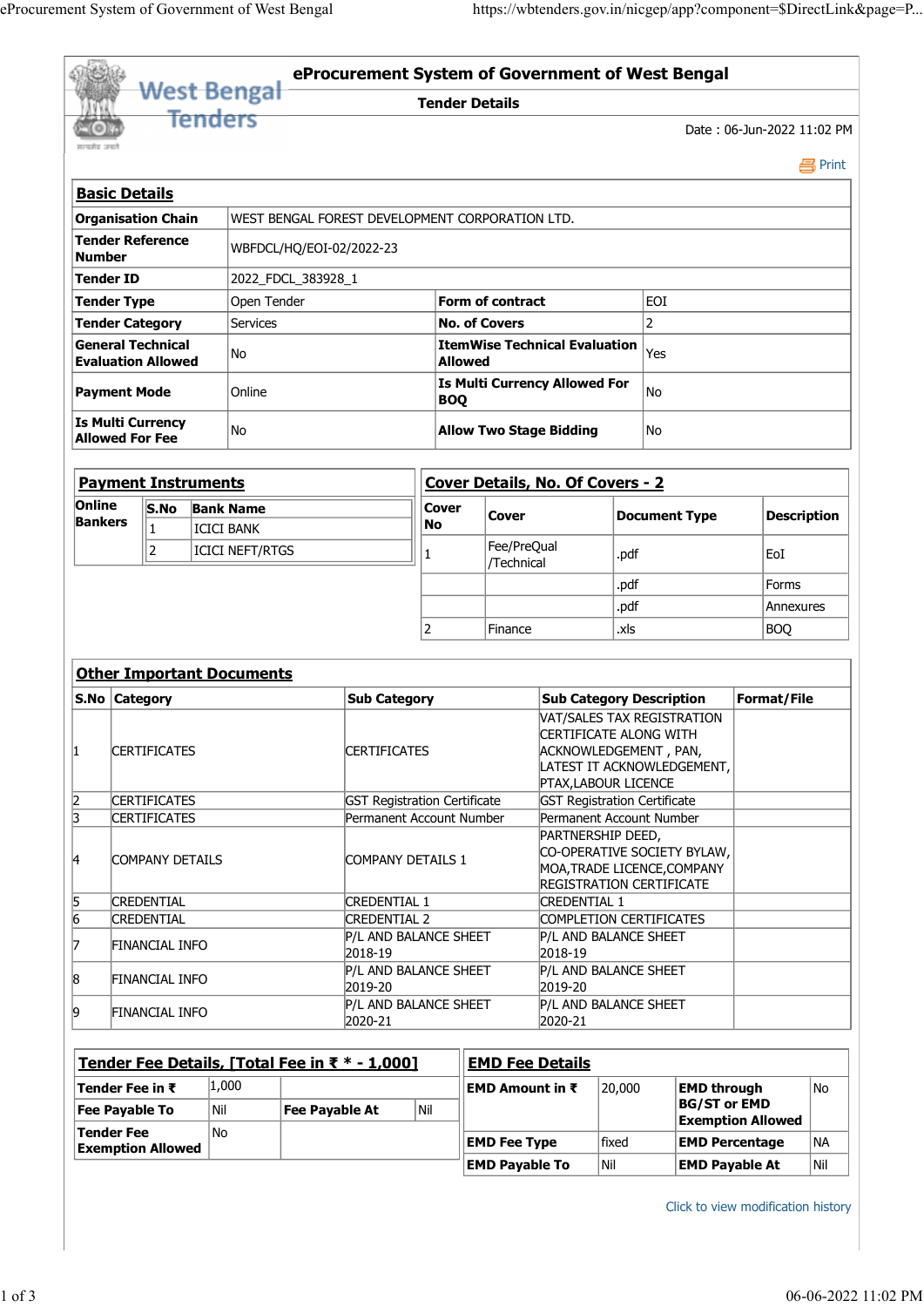| eProcurement System of Government of West Bengal<br>https://wbtenders.gov.in/nicgep/app?component=\$DirectLink&page=P<br>Work / Item(s)<br><b>Title</b><br>Appointment of Internal Auditor for Financial Year 2022-23 for South Bengal Divisions under WBFDC Ltd.<br><b>Work Description</b><br>Appointment of Internal Auditor for Financial Year 2022-23 for South Bengal Divisions under WBFDC Ltd.<br>Pre Qualification<br>Please refer Tender documents.<br>Independent External NA<br><b>Monitor/Remarks</b><br>Show Tender Value in No<br><b>Public Domain</b><br>NA<br>Tender Value in ₹<br>0.00<br>Miscellaneous <b>Sub category</b><br><b>Product Category</b><br><b>Services</b><br>120<br>Period Of Work(Days) 365<br>Tender<br>Bid Validity(Days)<br><b>Contract Type</b><br>South Bengal Divisions<br><b>Pre Bid Meeting Place Office of</b><br>Pincode<br>700106<br>under WBFDC Ltd.<br>WBFDCL,<br>Aranya Bikash,<br>Salt Lake City<br>$10$ -Jun-2022 Bid Opening Place<br>Office of<br><b>Pre Bid Meeting</b><br>Office of The WBFDCL,<br><b>Pre Bid Meeting Date</b><br>WBFDCL,<br>$ 01:00$ PM<br>Aranya Bikash, Salt Lake<br>City, Kolkata - 700 106.<br>Aranya Bikash,<br>Salt Lake City<br><b>Should Allow NDA</b><br><b>Allow Preferential</b><br>No<br>No<br><b>Bidder</b><br><b>Critical Dates</b><br>20-Jun-2022 03:00 PM<br><b>Publish Date</b><br>07-Jun-2022 10:00 AM<br><b>Bid Opening Date</b><br>Document Download / Sale End<br>Document Download / Sale Start<br>08-Jun-2022 10:00 AM<br>17-Jun-2022 05:00 PM<br><b>Date</b><br><b>Date</b><br>NA<br>NA<br><b>Clarification Start Date</b><br><b>Clarification End Date</b><br><b>Bid Submission Start Date</b><br>08-Jun-2022 10:00 AM<br><b>Bid Submission End Date</b><br>17-Jun-2022 05:00 PM<br>Tender Documents<br><b>Document Size</b><br><b>Description</b><br><b>S.No Document Name</b><br>Document<br>(in KB)<br><b>NIT</b><br>1056.16<br>Tendernotice_1.pdf<br><b>Work Item</b><br><b>Document Size</b><br><b>S.No Document Type</b><br>Description<br><b>Document Name</b><br>(in KB)<br><b>BOQ</b><br><b>BOQ</b><br>BOQ_750596.xls<br>331.00<br><b>Bid Openers List</b><br><b>Bid Opener Login Id</b><br>Certificate Name<br><b>Bid Opener Name</b><br>suranjandawn1965@gmail.com<br><b>SURANJAN DAWN</b><br><b>SURANJAN DAWN</b><br>1.<br>$\frac{2}{3}$<br>par_524@yahoo.co.in<br>PARTHA CHAKRABORTY<br>PARTHA CHAKRABORTTY<br>abhitra.mallick@gmail.com<br><b>ABHITRA MALLICK</b><br><b>ABHITRA MALLICK</b> |                  |  |  |  |  |  |
|------------------------------------------------------------------------------------------------------------------------------------------------------------------------------------------------------------------------------------------------------------------------------------------------------------------------------------------------------------------------------------------------------------------------------------------------------------------------------------------------------------------------------------------------------------------------------------------------------------------------------------------------------------------------------------------------------------------------------------------------------------------------------------------------------------------------------------------------------------------------------------------------------------------------------------------------------------------------------------------------------------------------------------------------------------------------------------------------------------------------------------------------------------------------------------------------------------------------------------------------------------------------------------------------------------------------------------------------------------------------------------------------------------------------------------------------------------------------------------------------------------------------------------------------------------------------------------------------------------------------------------------------------------------------------------------------------------------------------------------------------------------------------------------------------------------------------------------------------------------------------------------------------------------------------------------------------------------------------------------------------------------------------------------------------------------------------------------------------------------------------------------------------------------------------------------------------------------------------------------------------------------------------------------------------------------------------------------------------------------------------------------------------------------------------------------------------------------------------------------------------------|------------------|--|--|--|--|--|
|                                                                                                                                                                                                                                                                                                                                                                                                                                                                                                                                                                                                                                                                                                                                                                                                                                                                                                                                                                                                                                                                                                                                                                                                                                                                                                                                                                                                                                                                                                                                                                                                                                                                                                                                                                                                                                                                                                                                                                                                                                                                                                                                                                                                                                                                                                                                                                                                                                                                                                            |                  |  |  |  |  |  |
|                                                                                                                                                                                                                                                                                                                                                                                                                                                                                                                                                                                                                                                                                                                                                                                                                                                                                                                                                                                                                                                                                                                                                                                                                                                                                                                                                                                                                                                                                                                                                                                                                                                                                                                                                                                                                                                                                                                                                                                                                                                                                                                                                                                                                                                                                                                                                                                                                                                                                                            |                  |  |  |  |  |  |
|                                                                                                                                                                                                                                                                                                                                                                                                                                                                                                                                                                                                                                                                                                                                                                                                                                                                                                                                                                                                                                                                                                                                                                                                                                                                                                                                                                                                                                                                                                                                                                                                                                                                                                                                                                                                                                                                                                                                                                                                                                                                                                                                                                                                                                                                                                                                                                                                                                                                                                            |                  |  |  |  |  |  |
|                                                                                                                                                                                                                                                                                                                                                                                                                                                                                                                                                                                                                                                                                                                                                                                                                                                                                                                                                                                                                                                                                                                                                                                                                                                                                                                                                                                                                                                                                                                                                                                                                                                                                                                                                                                                                                                                                                                                                                                                                                                                                                                                                                                                                                                                                                                                                                                                                                                                                                            |                  |  |  |  |  |  |
|                                                                                                                                                                                                                                                                                                                                                                                                                                                                                                                                                                                                                                                                                                                                                                                                                                                                                                                                                                                                                                                                                                                                                                                                                                                                                                                                                                                                                                                                                                                                                                                                                                                                                                                                                                                                                                                                                                                                                                                                                                                                                                                                                                                                                                                                                                                                                                                                                                                                                                            |                  |  |  |  |  |  |
|                                                                                                                                                                                                                                                                                                                                                                                                                                                                                                                                                                                                                                                                                                                                                                                                                                                                                                                                                                                                                                                                                                                                                                                                                                                                                                                                                                                                                                                                                                                                                                                                                                                                                                                                                                                                                                                                                                                                                                                                                                                                                                                                                                                                                                                                                                                                                                                                                                                                                                            |                  |  |  |  |  |  |
|                                                                                                                                                                                                                                                                                                                                                                                                                                                                                                                                                                                                                                                                                                                                                                                                                                                                                                                                                                                                                                                                                                                                                                                                                                                                                                                                                                                                                                                                                                                                                                                                                                                                                                                                                                                                                                                                                                                                                                                                                                                                                                                                                                                                                                                                                                                                                                                                                                                                                                            |                  |  |  |  |  |  |
|                                                                                                                                                                                                                                                                                                                                                                                                                                                                                                                                                                                                                                                                                                                                                                                                                                                                                                                                                                                                                                                                                                                                                                                                                                                                                                                                                                                                                                                                                                                                                                                                                                                                                                                                                                                                                                                                                                                                                                                                                                                                                                                                                                                                                                                                                                                                                                                                                                                                                                            |                  |  |  |  |  |  |
|                                                                                                                                                                                                                                                                                                                                                                                                                                                                                                                                                                                                                                                                                                                                                                                                                                                                                                                                                                                                                                                                                                                                                                                                                                                                                                                                                                                                                                                                                                                                                                                                                                                                                                                                                                                                                                                                                                                                                                                                                                                                                                                                                                                                                                                                                                                                                                                                                                                                                                            |                  |  |  |  |  |  |
|                                                                                                                                                                                                                                                                                                                                                                                                                                                                                                                                                                                                                                                                                                                                                                                                                                                                                                                                                                                                                                                                                                                                                                                                                                                                                                                                                                                                                                                                                                                                                                                                                                                                                                                                                                                                                                                                                                                                                                                                                                                                                                                                                                                                                                                                                                                                                                                                                                                                                                            |                  |  |  |  |  |  |
|                                                                                                                                                                                                                                                                                                                                                                                                                                                                                                                                                                                                                                                                                                                                                                                                                                                                                                                                                                                                                                                                                                                                                                                                                                                                                                                                                                                                                                                                                                                                                                                                                                                                                                                                                                                                                                                                                                                                                                                                                                                                                                                                                                                                                                                                                                                                                                                                                                                                                                            |                  |  |  |  |  |  |
|                                                                                                                                                                                                                                                                                                                                                                                                                                                                                                                                                                                                                                                                                                                                                                                                                                                                                                                                                                                                                                                                                                                                                                                                                                                                                                                                                                                                                                                                                                                                                                                                                                                                                                                                                                                                                                                                                                                                                                                                                                                                                                                                                                                                                                                                                                                                                                                                                                                                                                            |                  |  |  |  |  |  |
|                                                                                                                                                                                                                                                                                                                                                                                                                                                                                                                                                                                                                                                                                                                                                                                                                                                                                                                                                                                                                                                                                                                                                                                                                                                                                                                                                                                                                                                                                                                                                                                                                                                                                                                                                                                                                                                                                                                                                                                                                                                                                                                                                                                                                                                                                                                                                                                                                                                                                                            |                  |  |  |  |  |  |
|                                                                                                                                                                                                                                                                                                                                                                                                                                                                                                                                                                                                                                                                                                                                                                                                                                                                                                                                                                                                                                                                                                                                                                                                                                                                                                                                                                                                                                                                                                                                                                                                                                                                                                                                                                                                                                                                                                                                                                                                                                                                                                                                                                                                                                                                                                                                                                                                                                                                                                            |                  |  |  |  |  |  |
|                                                                                                                                                                                                                                                                                                                                                                                                                                                                                                                                                                                                                                                                                                                                                                                                                                                                                                                                                                                                                                                                                                                                                                                                                                                                                                                                                                                                                                                                                                                                                                                                                                                                                                                                                                                                                                                                                                                                                                                                                                                                                                                                                                                                                                                                                                                                                                                                                                                                                                            | <b>Details</b>   |  |  |  |  |  |
|                                                                                                                                                                                                                                                                                                                                                                                                                                                                                                                                                                                                                                                                                                                                                                                                                                                                                                                                                                                                                                                                                                                                                                                                                                                                                                                                                                                                                                                                                                                                                                                                                                                                                                                                                                                                                                                                                                                                                                                                                                                                                                                                                                                                                                                                                                                                                                                                                                                                                                            |                  |  |  |  |  |  |
|                                                                                                                                                                                                                                                                                                                                                                                                                                                                                                                                                                                                                                                                                                                                                                                                                                                                                                                                                                                                                                                                                                                                                                                                                                                                                                                                                                                                                                                                                                                                                                                                                                                                                                                                                                                                                                                                                                                                                                                                                                                                                                                                                                                                                                                                                                                                                                                                                                                                                                            |                  |  |  |  |  |  |
|                                                                                                                                                                                                                                                                                                                                                                                                                                                                                                                                                                                                                                                                                                                                                                                                                                                                                                                                                                                                                                                                                                                                                                                                                                                                                                                                                                                                                                                                                                                                                                                                                                                                                                                                                                                                                                                                                                                                                                                                                                                                                                                                                                                                                                                                                                                                                                                                                                                                                                            |                  |  |  |  |  |  |
|                                                                                                                                                                                                                                                                                                                                                                                                                                                                                                                                                                                                                                                                                                                                                                                                                                                                                                                                                                                                                                                                                                                                                                                                                                                                                                                                                                                                                                                                                                                                                                                                                                                                                                                                                                                                                                                                                                                                                                                                                                                                                                                                                                                                                                                                                                                                                                                                                                                                                                            |                  |  |  |  |  |  |
|                                                                                                                                                                                                                                                                                                                                                                                                                                                                                                                                                                                                                                                                                                                                                                                                                                                                                                                                                                                                                                                                                                                                                                                                                                                                                                                                                                                                                                                                                                                                                                                                                                                                                                                                                                                                                                                                                                                                                                                                                                                                                                                                                                                                                                                                                                                                                                                                                                                                                                            | Location         |  |  |  |  |  |
|                                                                                                                                                                                                                                                                                                                                                                                                                                                                                                                                                                                                                                                                                                                                                                                                                                                                                                                                                                                                                                                                                                                                                                                                                                                                                                                                                                                                                                                                                                                                                                                                                                                                                                                                                                                                                                                                                                                                                                                                                                                                                                                                                                                                                                                                                                                                                                                                                                                                                                            |                  |  |  |  |  |  |
|                                                                                                                                                                                                                                                                                                                                                                                                                                                                                                                                                                                                                                                                                                                                                                                                                                                                                                                                                                                                                                                                                                                                                                                                                                                                                                                                                                                                                                                                                                                                                                                                                                                                                                                                                                                                                                                                                                                                                                                                                                                                                                                                                                                                                                                                                                                                                                                                                                                                                                            | <b>Address</b>   |  |  |  |  |  |
|                                                                                                                                                                                                                                                                                                                                                                                                                                                                                                                                                                                                                                                                                                                                                                                                                                                                                                                                                                                                                                                                                                                                                                                                                                                                                                                                                                                                                                                                                                                                                                                                                                                                                                                                                                                                                                                                                                                                                                                                                                                                                                                                                                                                                                                                                                                                                                                                                                                                                                            | <b>Tender</b>    |  |  |  |  |  |
|                                                                                                                                                                                                                                                                                                                                                                                                                                                                                                                                                                                                                                                                                                                                                                                                                                                                                                                                                                                                                                                                                                                                                                                                                                                                                                                                                                                                                                                                                                                                                                                                                                                                                                                                                                                                                                                                                                                                                                                                                                                                                                                                                                                                                                                                                                                                                                                                                                                                                                            |                  |  |  |  |  |  |
|                                                                                                                                                                                                                                                                                                                                                                                                                                                                                                                                                                                                                                                                                                                                                                                                                                                                                                                                                                                                                                                                                                                                                                                                                                                                                                                                                                                                                                                                                                                                                                                                                                                                                                                                                                                                                                                                                                                                                                                                                                                                                                                                                                                                                                                                                                                                                                                                                                                                                                            |                  |  |  |  |  |  |
|                                                                                                                                                                                                                                                                                                                                                                                                                                                                                                                                                                                                                                                                                                                                                                                                                                                                                                                                                                                                                                                                                                                                                                                                                                                                                                                                                                                                                                                                                                                                                                                                                                                                                                                                                                                                                                                                                                                                                                                                                                                                                                                                                                                                                                                                                                                                                                                                                                                                                                            |                  |  |  |  |  |  |
|                                                                                                                                                                                                                                                                                                                                                                                                                                                                                                                                                                                                                                                                                                                                                                                                                                                                                                                                                                                                                                                                                                                                                                                                                                                                                                                                                                                                                                                                                                                                                                                                                                                                                                                                                                                                                                                                                                                                                                                                                                                                                                                                                                                                                                                                                                                                                                                                                                                                                                            |                  |  |  |  |  |  |
|                                                                                                                                                                                                                                                                                                                                                                                                                                                                                                                                                                                                                                                                                                                                                                                                                                                                                                                                                                                                                                                                                                                                                                                                                                                                                                                                                                                                                                                                                                                                                                                                                                                                                                                                                                                                                                                                                                                                                                                                                                                                                                                                                                                                                                                                                                                                                                                                                                                                                                            |                  |  |  |  |  |  |
|                                                                                                                                                                                                                                                                                                                                                                                                                                                                                                                                                                                                                                                                                                                                                                                                                                                                                                                                                                                                                                                                                                                                                                                                                                                                                                                                                                                                                                                                                                                                                                                                                                                                                                                                                                                                                                                                                                                                                                                                                                                                                                                                                                                                                                                                                                                                                                                                                                                                                                            |                  |  |  |  |  |  |
|                                                                                                                                                                                                                                                                                                                                                                                                                                                                                                                                                                                                                                                                                                                                                                                                                                                                                                                                                                                                                                                                                                                                                                                                                                                                                                                                                                                                                                                                                                                                                                                                                                                                                                                                                                                                                                                                                                                                                                                                                                                                                                                                                                                                                                                                                                                                                                                                                                                                                                            |                  |  |  |  |  |  |
|                                                                                                                                                                                                                                                                                                                                                                                                                                                                                                                                                                                                                                                                                                                                                                                                                                                                                                                                                                                                                                                                                                                                                                                                                                                                                                                                                                                                                                                                                                                                                                                                                                                                                                                                                                                                                                                                                                                                                                                                                                                                                                                                                                                                                                                                                                                                                                                                                                                                                                            |                  |  |  |  |  |  |
|                                                                                                                                                                                                                                                                                                                                                                                                                                                                                                                                                                                                                                                                                                                                                                                                                                                                                                                                                                                                                                                                                                                                                                                                                                                                                                                                                                                                                                                                                                                                                                                                                                                                                                                                                                                                                                                                                                                                                                                                                                                                                                                                                                                                                                                                                                                                                                                                                                                                                                            | <b>NIT</b>       |  |  |  |  |  |
|                                                                                                                                                                                                                                                                                                                                                                                                                                                                                                                                                                                                                                                                                                                                                                                                                                                                                                                                                                                                                                                                                                                                                                                                                                                                                                                                                                                                                                                                                                                                                                                                                                                                                                                                                                                                                                                                                                                                                                                                                                                                                                                                                                                                                                                                                                                                                                                                                                                                                                            |                  |  |  |  |  |  |
|                                                                                                                                                                                                                                                                                                                                                                                                                                                                                                                                                                                                                                                                                                                                                                                                                                                                                                                                                                                                                                                                                                                                                                                                                                                                                                                                                                                                                                                                                                                                                                                                                                                                                                                                                                                                                                                                                                                                                                                                                                                                                                                                                                                                                                                                                                                                                                                                                                                                                                            |                  |  |  |  |  |  |
|                                                                                                                                                                                                                                                                                                                                                                                                                                                                                                                                                                                                                                                                                                                                                                                                                                                                                                                                                                                                                                                                                                                                                                                                                                                                                                                                                                                                                                                                                                                                                                                                                                                                                                                                                                                                                                                                                                                                                                                                                                                                                                                                                                                                                                                                                                                                                                                                                                                                                                            |                  |  |  |  |  |  |
|                                                                                                                                                                                                                                                                                                                                                                                                                                                                                                                                                                                                                                                                                                                                                                                                                                                                                                                                                                                                                                                                                                                                                                                                                                                                                                                                                                                                                                                                                                                                                                                                                                                                                                                                                                                                                                                                                                                                                                                                                                                                                                                                                                                                                                                                                                                                                                                                                                                                                                            | <b>Documents</b> |  |  |  |  |  |
|                                                                                                                                                                                                                                                                                                                                                                                                                                                                                                                                                                                                                                                                                                                                                                                                                                                                                                                                                                                                                                                                                                                                                                                                                                                                                                                                                                                                                                                                                                                                                                                                                                                                                                                                                                                                                                                                                                                                                                                                                                                                                                                                                                                                                                                                                                                                                                                                                                                                                                            |                  |  |  |  |  |  |
|                                                                                                                                                                                                                                                                                                                                                                                                                                                                                                                                                                                                                                                                                                                                                                                                                                                                                                                                                                                                                                                                                                                                                                                                                                                                                                                                                                                                                                                                                                                                                                                                                                                                                                                                                                                                                                                                                                                                                                                                                                                                                                                                                                                                                                                                                                                                                                                                                                                                                                            |                  |  |  |  |  |  |
|                                                                                                                                                                                                                                                                                                                                                                                                                                                                                                                                                                                                                                                                                                                                                                                                                                                                                                                                                                                                                                                                                                                                                                                                                                                                                                                                                                                                                                                                                                                                                                                                                                                                                                                                                                                                                                                                                                                                                                                                                                                                                                                                                                                                                                                                                                                                                                                                                                                                                                            |                  |  |  |  |  |  |
|                                                                                                                                                                                                                                                                                                                                                                                                                                                                                                                                                                                                                                                                                                                                                                                                                                                                                                                                                                                                                                                                                                                                                                                                                                                                                                                                                                                                                                                                                                                                                                                                                                                                                                                                                                                                                                                                                                                                                                                                                                                                                                                                                                                                                                                                                                                                                                                                                                                                                                            |                  |  |  |  |  |  |
|                                                                                                                                                                                                                                                                                                                                                                                                                                                                                                                                                                                                                                                                                                                                                                                                                                                                                                                                                                                                                                                                                                                                                                                                                                                                                                                                                                                                                                                                                                                                                                                                                                                                                                                                                                                                                                                                                                                                                                                                                                                                                                                                                                                                                                                                                                                                                                                                                                                                                                            |                  |  |  |  |  |  |
|                                                                                                                                                                                                                                                                                                                                                                                                                                                                                                                                                                                                                                                                                                                                                                                                                                                                                                                                                                                                                                                                                                                                                                                                                                                                                                                                                                                                                                                                                                                                                                                                                                                                                                                                                                                                                                                                                                                                                                                                                                                                                                                                                                                                                                                                                                                                                                                                                                                                                                            | S.No             |  |  |  |  |  |
|                                                                                                                                                                                                                                                                                                                                                                                                                                                                                                                                                                                                                                                                                                                                                                                                                                                                                                                                                                                                                                                                                                                                                                                                                                                                                                                                                                                                                                                                                                                                                                                                                                                                                                                                                                                                                                                                                                                                                                                                                                                                                                                                                                                                                                                                                                                                                                                                                                                                                                            |                  |  |  |  |  |  |

| <b>Work Item</b><br><b>Documents</b> | S.No Document Type | Document Name  | Description | <b>Document Size</b> II<br>(in KB) |
|--------------------------------------|--------------------|----------------|-------------|------------------------------------|
|                                      | BOC                | BOO 750596.xls | <b>BOC</b>  | 331.00                             |
|                                      |                    |                |             |                                    |

|              | <b>Bid Openers List</b>    |                           |                            |
|--------------|----------------------------|---------------------------|----------------------------|
| S.No         | Bid Opener Login Id        | <b>Bid Opener Name</b>    | <b>Certificate Name</b>    |
| 11.          | suranjandawn1965@gmail.com | SURANJAN DAWN             | <b>SURANJAN DAWN</b>       |
| 2.           | $par$ 524@yahoo.co.in      | <b>PARTHA CHAKRABORTY</b> | <b>PARTHA CHAKRABORTTY</b> |
| $\mathbf{B}$ | abhitra.mallick@gmail.com  | ABHITRA MALLICK           | <b>ABHITRA MALLICK</b>     |

| <b>IVTI</b><br><b>Document</b>                      | <b>S.No Document Name</b>                        |                      | <b>Description</b>                           |                                     |                         | <b>Document Size</b><br>(in KB) |
|-----------------------------------------------------|--------------------------------------------------|----------------------|----------------------------------------------|-------------------------------------|-------------------------|---------------------------------|
|                                                     | Tendernotice_1.pdf                               |                      | NIT                                          |                                     |                         | 1056.16                         |
| <b>Work Item</b><br><b>Documents</b>                | <b>S.No Document Type</b>                        | <b>Document Name</b> |                                              | <b>Description</b>                  |                         | <b>Document Size</b><br>(in KB) |
|                                                     | <b>BOQ</b>                                       | BOQ_750596.xls       |                                              | <b>BOQ</b>                          |                         | 331.00                          |
|                                                     |                                                  |                      |                                              |                                     |                         |                                 |
| <b>Bid Openers List</b><br>$\mathsf{S}.\mathsf{No}$ | <b>Bid Opener Login Id</b>                       |                      | <b>Bid Opener Name</b>                       |                                     | <b>Certificate Name</b> |                                 |
| 1.                                                  | suranjandawn1965@gmail.com                       |                      | <b>SURANJAN DAWN</b>                         |                                     | <b>SURANJAN DAWN</b>    |                                 |
| 2.<br>3.                                            | par_524@yahoo.co.in<br>abhitra.mallick@gmail.com |                      | PARTHA CHAKRABORTY<br><b>ABHITRA MALLICK</b> |                                     | <b>ABHITRA MALLICK</b>  | PARTHA CHAKRABORTTY             |
| <b>Tender Properties</b>                            |                                                  |                      |                                              |                                     |                         |                                 |
| <b>Auto Tendering</b><br><b>Process allowed</b>     | No                                               |                      | Show Technical bid status                    |                                     | Yes                     |                                 |
| Show Finance bid<br>status                          | Yes                                              |                      | <b>Show Bids Details</b>                     |                                     | Yes                     |                                 |
| BoQ Comparative Chart<br>model                      | Normal                                           |                      |                                              | BoQ Compartive chart decimal places | $\vert$ 2               |                                 |
| <b>BoQ Comparative Chart</b><br>Rank Type           |                                                  |                      | Form Based BoQ                               |                                     | Yes                     |                                 |